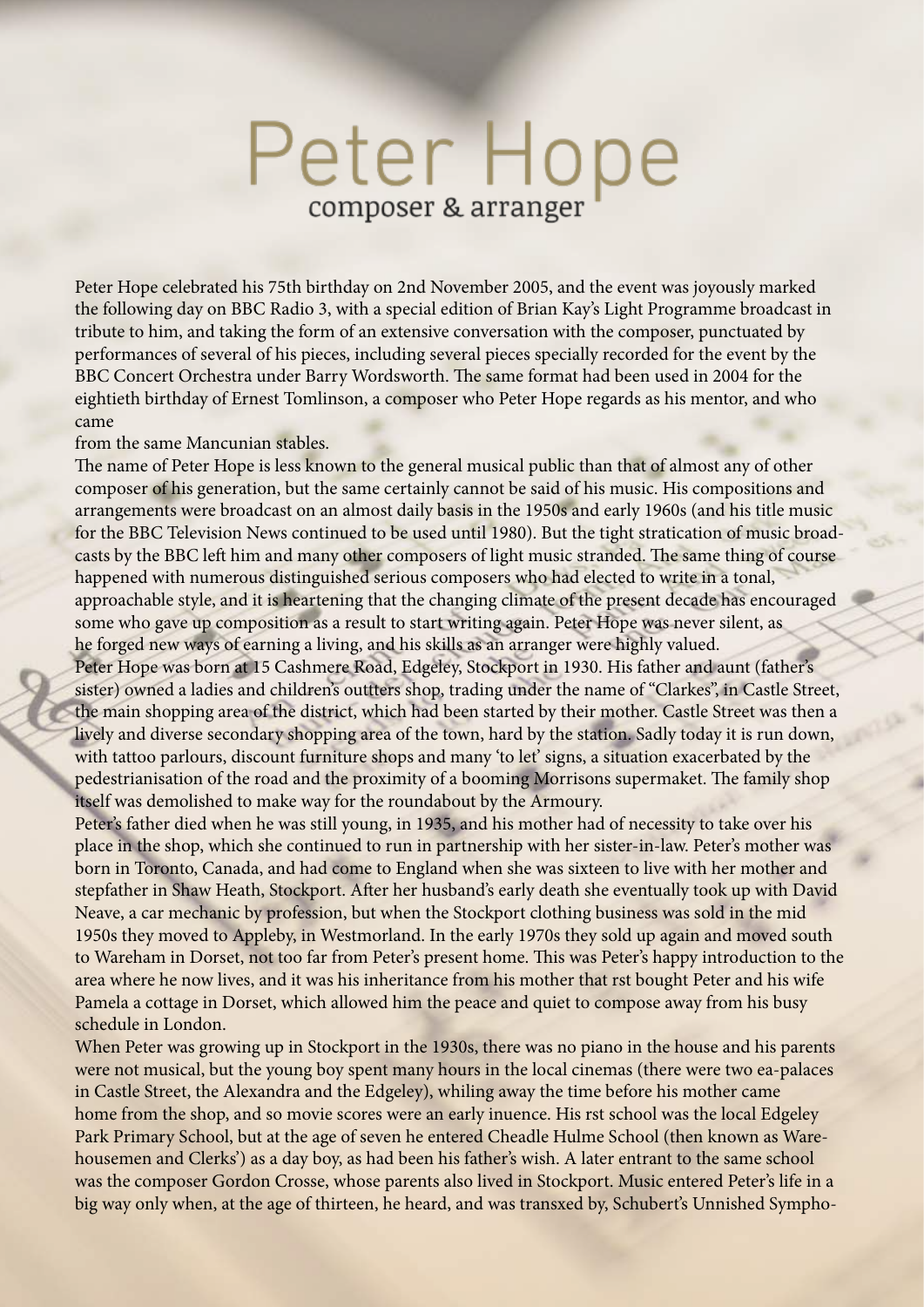ny, played by the teacher Miss Young (he's never forgotten her name) on a wind-up gramophone. In his enthusiasm he asked for piano lessons, and was able to practise on an old upright at his step-grandfather's house in Shaw Heath. One of the school's two peripatic piano teachers at the time, who gave him his rst lessons, was the celebrated Dora Gilson, who was on the sta of the Royal Manchester College of Music. He recalls her now as being an inspirational personality, who impressed him as much by her unconventional appearance (tall and elegant with a grand cloak, which she used to swirl around) as by her strong personality and musicality. He completed all the Associated Board piano exams by the time he reached the sixth form, and his gif for improvising at the piano led him to start composing. He remembers that his rst piece was performed in a school concert (very crude, he now says, mainly tonic/dominant in C Major). When he was in the sixth form he composed a "sort of piano concerto – a crib of Rachmaninov 2 and the Warsaw Concerto" and played this with the school orchestra. He won a County Scholarship on the basis of his examination results and, following in the footsteps of three older cousins, entered Manchester University. There he started on the three year Joint Course, run by the Department with the Royal Manchester College of Music. The University's full time music sta consisted of the professor, Humphrey Procter-Gregg, and Maurice Aitchison, a greatly gifed pianist, and there were only six students in Peter's year reading music. Of his contemporaries one of the most gifed was the Rossendale born Philip Lord, who later did doctoral research at Cambridge, where he was in The Footlights, became a Lecturer in Music at Aberdeen and Sheeld Universities, and was becoming known for his compositions before his early death in 1969. Peter was much in demand for writing incidental music for University Drama productions, and his graduation work was a Quartet for ute and string trio, the whereabouts of which is now unknown. He was awarded a fourth year composition scholarship to study under Procter-Gregg, and deferred his air force service in order to take it up. In this year (1952) both Peter Maxwell Davies and Elgar Howarth joined the Department, and Peter was encouraged to start a Trumpet Concerto for Elgar Howarth, which subsequently received several performances including a broadcast by the HallÈ principal trumpet William Lang with the BBC Northern Orchestra. Another work written at this period was a Quartet for ute oboe clarinet and bassoon, as well as a continuing profusion of incidental music.

On leaving the University in 1953 he was unexpectedly turned down for military service, and through the good oces of Ernest Tomlinson, a former student of Procter-Gregg at the University, who had eected the introduction, obtained work as a copyist at Mills Music in Great Pulteney Street (and later Denmark Street – tin-pan alley), London. These were the days before photocopiers, and so multiple instrumental parts all had to be written out by hand. The big name in Mills Music at that time was LeRoy Anderson, and Peter, during his rst year with the rm, copied out hundreds of orchestral parts of his works. The Mills arranging department consisted of Ernest (as full time arranger), Pam Mellers (who later became the wife of Ernest's brother Fred), and Peter. When Ernest Tomlinson left Mills to pursue his aim of becoming a full-time composer (the impetus being a BBC commission for his opperetta Cinderella), Peter left too (in 1954), as the prospect of preparing endless rescorings of LeRoy Anderson potboilers was not an appealing one.

Lady Luck then played a part in his career, in that the BBC wanted new arrangers for their Concert Orchestra, and set up two sessions with a section of the orchestra to test out applicants. Peter, again through the suggestion of Ernest Tomlinson, was, with others, asked to submit two arrangements for the orchestra to play through, and he submitted Flamingo and one other (Peter cannot now recall which!) to the producer Charles Beardsall. These found favour with both orchestra and producer, and resulted in the commission of a few more arrangements for the Concert Orchestra, performed under Vilem Tausky. There then ensued a more formal agreement whereby he was retained on a yearly basis to produce a certain number of arrangements for the orchestra. As ofen as not these were, in his own words, "ashy openers" for pre-recorded broadcasts, and included several which have now became well-known – Mexican Hat Dance, Marching Through Georgia, The Camptown Races, and La Cucharacha. Arrangements these may have been, but Peter give full reign to his imagination in their preparation and scoring, and they can really be regarded as original compositions even if the thematic material was not his own. The works were published by the London publisher Josef Weinberger, who specialised in light music (indeed still do – they publish Yanomamo and other highly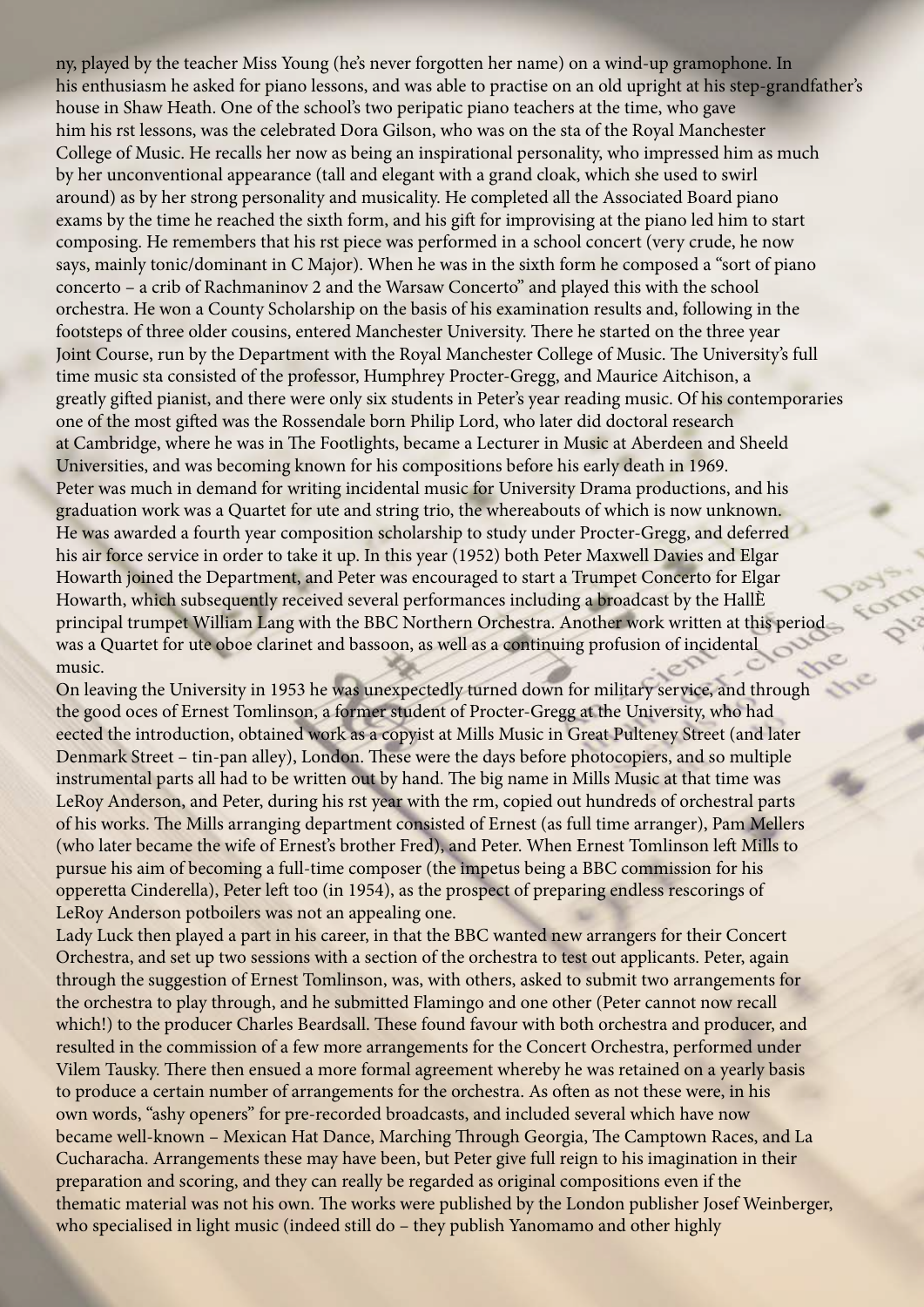successful musicals by the Blackburn schoolteachers Pete Rose and Anne Conlon), and through the extensive connections of Joe Cohen the works went into the repertoire of light orchestras nationwide (at a time when such orchestras still existed). Indeed it was usually Joe Cohen who suggested the material that Peter might arrange, and it was his idea that Peter should write an original work – the Momentum Suite for string orchestra, recently recorded by the Northern Sinfonia under David Lloyd-Jones.

Joe Cohen left Weinbergers to set up his own publishing company, Mozart Edition, in the late fties, and it was for them that Peter composed what is probably his best known piece – Jaunting Car, later to be joined by three other movements to form the Ring of Kerry Suite. It became extremely popular and won an Ivor Novello Award in 1968/9. This was the heyday of light music on the air and Peter's music was regularly broadcast not only by the BBC Concert Orchestra, but also by the BBC Midland Light Orchestra, the BBC West of England Light Orchestra, the BBC Welsh Orchestra, and others. In addition he was producing quantities of library music for both Weinbergers and Mozart Edition. Other original works from this period include Irish Legend (intended as a follow-up to the Ring of Kerry Suite), Four French Dances, Kaleidoscope (a mini-concerto for orchestra composed for the BBC's Festival of Light Music in 1970) and several shorter orchestral works including Petit Point and Playful Scherzo. He was asked by Weinbergers in 1968 to submit examples of title music for the BBC Television News. In fact he submitted "a whole sheaf" and fortunately one was chosen for regular use (thus following in the footsteps of another eminent Mancunian, Alan Rawsthorne, who in 1942 had composed the titles music for the BBC Radio Newsreel). It remained on air until 1980, and naturally became his most instantly recognisable music. Until the end of the sixties Peter had something broadcast on an almost daily basis, but things were to change drastically and very suddenly. Pirate radio stations such as Radio Caroline and other pop broadcasters forced a change in the BBC's attitude towards and treatment of light music, and the advent of Glock and Keller at the Tird Programme meant that the genre fell between two very tall stools and suered a catastrophic and near fatal decline. This sudden change coincided with a crisis in Peter's personal life; at the same time as his performing royalties were being decimated, his marriage was disintegrating in some acrimony, and at the age of forty he still had two young children to maintain. For two years he lived alone in ats in London, with no heart for either composition or arrangement – in his own words "doing nothing"; in any event there was nothing to do as the work had dried up. In 1971, at a friend's party, he met his second wife(to be), Pamela Zinnemann, a poet who's parents had been forced to ee Nazi Germany. Her father, Prof. Kurt Zinnemann of Leeds University had been interned on the Isle of Man with a congenial group of German and Austrian intellectuals including Hans G·l, Franz Reizenstein, members of the Amadeus Quartet and others. Peter's relationship with Pam resulted in a determination to rekindle his career, but this time perforce merely as an arranger. Fortunately the arranging work soon built up and over the following years Peter worked extensively for Dutch TV. German radio, and also for Charles (Chuck) Gerhardt, the conductor who made many productions in this country for Readers Digest, often using large orchestras at a time when record companies were making do with smaller ensembles. In 1979 the Dutch record company Phillips asked him to arrange An Album of Tosti Songs for Jose Carreras, which was recorded with the English Chamber Orchestra under Eduardo M¸ller. An Album of Neopolitan Songs, also with Carreras and the ECO, followed in the following year. So commercially successful were these that many albums have ensued over the last thirty years, noteworthy amongst these being Sacred Songs (for Jessye Norman and the Royal Philharmonic Orchestra under Sir Alexander Gibson), The Spirit of Christmas (Christmas carols recorded by the John Alldis Choir and the London Symphony Orchestra under Sir Colin Davis, but originally intended for the Hollywood Bowl, and indeed subsequently performed with the Boston Symphony Orchestra), collections for Dennis O'Neill and Stuart Burrows (both these being oshoots from television programmes for which Peter was the main arranger), and orchestrations for Dame Kiri te Kanawa. Although Peter has not himself composed music for feature lms, other composers have relied on his consummate facility for scoring – these orchestrations include John Williams' score for Raiders of the Lost Ark and James Horner's score for Willow.

The Carreras connection has led to regular commissions for arrangements of Spanish traditional material and popular hits to be performed and recorded by both the Orquestra Sinfonica de Tenerife and the Orquestra Sinfonica de Galicia. These arrangements included orchestral settings of a pop tunes by the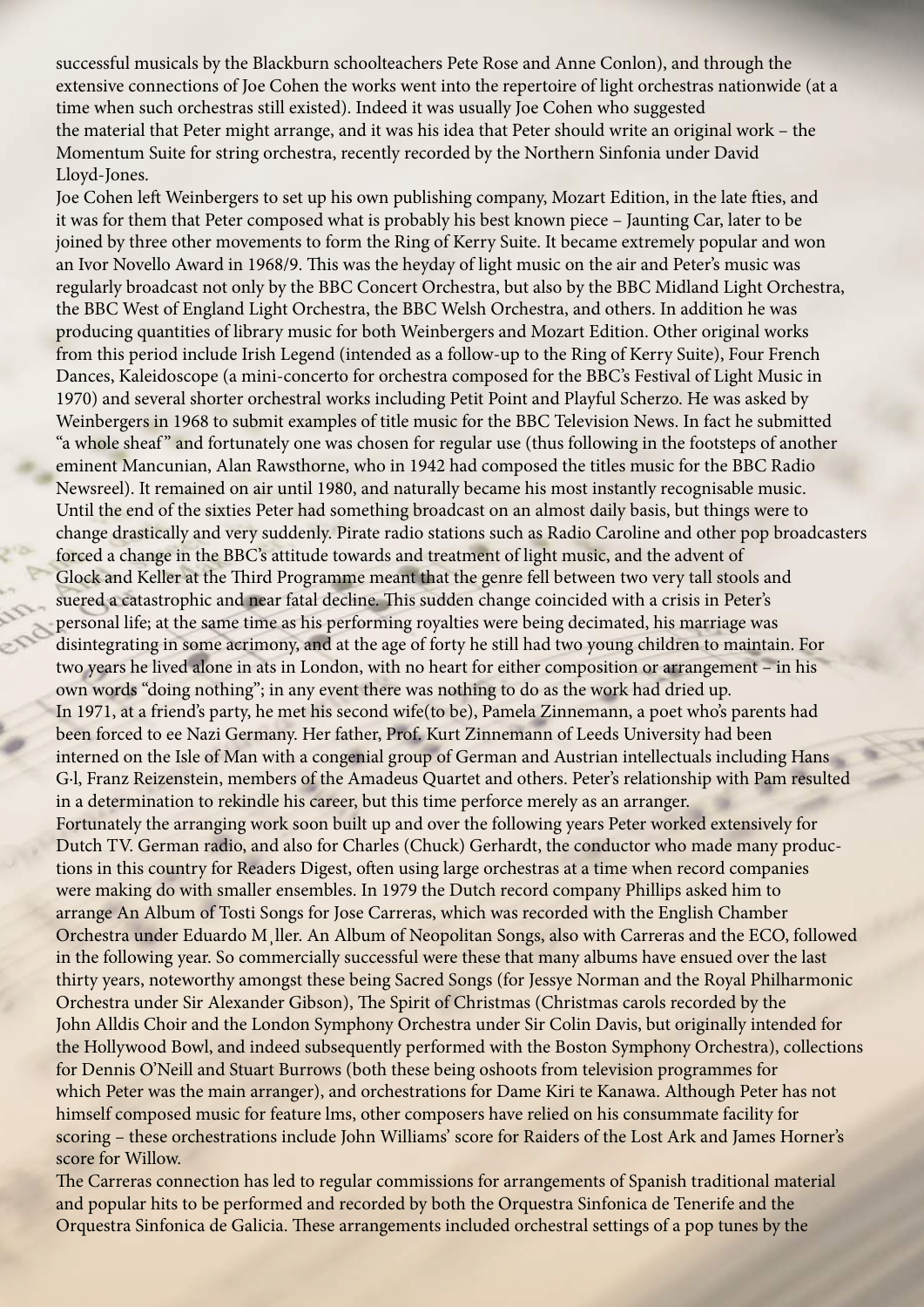Spanish group Meccano, whose star Nacho Cano has been responsible for yet more Hope arrangements (or rather compositions). On tunes provided by Nacho Cano Peter produced two large-scale scores. One for the wedding of the Crown Prince of Spain (2004) performed by the Orquesta Sinfonica de Madrid and one for the Spanish 2012 Olympic Bid recorded in this country at the Abbey Road studios in 2003. Despite his involvement with the commercial side of music, Peter Hope's real love has always been with more serious music, and he gave considerable help to his fellow composers as Chairman in 1969 and co-Chairman (with Anthony Hedges) in 1971 of the Composer's Guild of Great Britain. The impetus again came from Ernest Tomlinson, who wanted the Guild to make itself more professional and tighten up its admission procedures, and suggested a composer with commercial talents for that reason. Since 2000, when he became seventy, Peter Hope has concentrated more on his rst love, original composition. Although the works he has produced in the last few years are more serious than his earlier light music, they are still in a readily accessible idiom, with great melodic charm, immaculate and grateful writing for the instruments, imaginative orchestration, and often complex but beguiling rhythmic tricks. Although the harmony breaks no ranks with tradition (he disparagingly refers to his works as using "the three chord trick") it is employed in a memorable and striking way. The inuence of modern popular music is to be heard in the Bramall Hall Dances, (written for performance in a medieval/Elizabethan manor house near his home town of Stockport), the inuence of blues and Latin American music in both the Concertino for bassoon harp and string orchestra and the Concerto for recorder harp and string orchestra, and the inuence of Dowland and the Elizabethan lute composers in the delicious song cycle A Herrick Garland composed for and frequently performed by the countertenor James Bowman. Since 2000 most of the early Light Music works have been recorded thanks to the work of Philip Lane and the conductor Gavin Sutherland and both the Bassoon Concertino and the Recorder Concerto have been recently issued on C.D. Most of the chamber music will shortly be released on disc to celebrate his birthday this year.

© John TurnerManchester Sounds 2006 (Journal of the Manchester Musical Heritage Trust) Peter Hope - Biography

Peter Hope celebrated his 75th birthday on 2nd November 2005, and the event was joyously marked the following day on BBC Radio 3, with a special edition of Brian Kay's Light Programme broadcast in tribute to him, and taking the form of an extensive conversation with the composer, punctuated by performances of several of his pieces, including several pieces specially recorded for the event by the BBC Concert Orchestra under Barry Wordsworth. The same format had been used in 2004 for the eightieth birthday of Ernest Tomlinson, a composer who Peter Hope regards as his mentor, and who came from the same Mancunian stables.

The name of Peter Hope is less known to the general musical public than that of almost any of other composer of his generation, but the same certainly cannot be said of his music. His compositions and arrangements were broadcast on an almost daily basis in the 1950s and early 1960s (and his title music for the BBC Television News continued to be used until 1980). But the tight stratication of music broadcasts by the BBC left him and many other composers of light music stranded. The same thing of course happened with numerous distinguished serious composers who had elected to write in a tonal, approachable style, and it is heartening that the changing climate of the present decade has encouraged some who gave up composition as a result to start writing again. Peter Hope was never silent, as he forged new ways of earning a living, and his skills as an arranger were highly valued. Peter Hope was born at 15 Cashmere Road, Edgeley, Stockport in 1930. His father and aunt (father's

sister) owned a ladies and children's outtters shop, trading under the name of "Clarkes", in Castle Street, the main shopping area of the district, which had been started by their mother. Castle Street was then a lively and diverse secondary shopping area of the town, hard by the station. Sadly today it is run down, with tattoo parlours, discount furniture shops and many 'to let' signs, a situation exacerbated by the pedestrianisation of the road and the proximity of a booming Morrisons supermaket. The family shop itself was demolished to make way for the roundabout by the Armoury.

Peter's father died when he was still young, in 1935, and his mother had of necessity to take over his place in the shop, which she continued to run in partnership with her sister-in-law. Peter's mother was born in Toronto, Canada, and had come to England when she was sixteen to live with her mother and stepfather in Shaw Heath, Stockport. Afer her husband's early death she eventually took up with David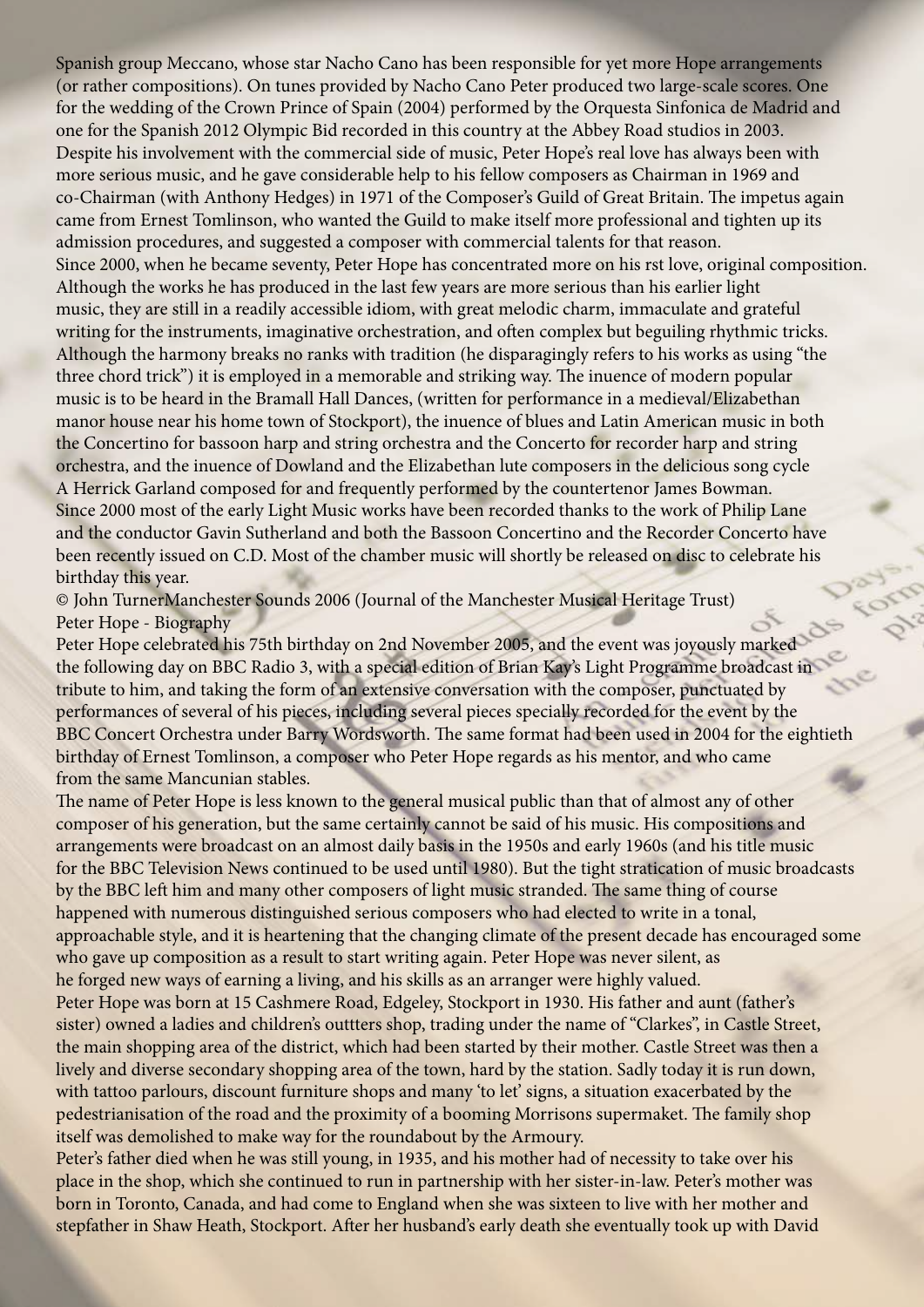Neave, a car mechanic by profession, but when the Stockport clothing business was sold in the mid 1950s they moved to Appleby, in Westmorland. In the early 1970s they sold up again and moved south to Wareham in Dorset, not too far from Peter's present home. This was Peter's happy introduction to the area where he now lives, and it was his inheritance from his mother that rst bought Peter and his wife Pamela a cottage in Dorset, which allowed him the peace and quiet to compose away from his busy schedule in London.

When Peter was growing up in Stockport in the 1930s, there was no piano in the house and his parents were not musical, but the young boy spent many hours in the local cinemas (there were two ea-palaces in Castle Street, the Alexandra and the Edgeley), whiling away the time before his mother came home from the shop, and so movie scores were an early inuence. His rst school was the local Edgeley Park Primary School, but at the age of seven he entered Cheadle Hulme School (then known as Warehousemen and Clerks') as a day boy, as had been his father's wish. A later entrant to the same school was the composer Gordon Crosse, whose parents also lived in Stockport. Music entered Peter's life in a big way only when, at the age of thirteen, he heard, and was transxed by, Schubert's Unnished Symphony, played by the teacher Miss Young (he's never forgotten her name) on a wind-up gramophone. In his enthusiasm he asked for piano lessons, and was able to practise on an old upright at his step-grandfather's house in Shaw Heath. One of the school's two peripatic piano teachers at the time, who gave him his rst lessons, was the celebrated Dora Gilson, who was on the sta of the Royal Manchester College of Music. He recalls her now as being an inspirational personality, who impressed him as much by her unconventional appearance (tall and elegant with a grand cloak, which she used to swirl around) as by her strong personality and musicality. He completed all the Associated Board piano exams by the time he reached the sixth form, and his gif for improvising at the piano led him to start composing. He remembers that his rst piece was performed in a school concert (very crude, he now says, mainly tonic/dominant in C Major). When he was in the sixth form he composed a "sort of piano concerto – a crib of Rachmaninov 2 and the Warsaw Concerto" and played this with the school orchestra. He won a County Scholarship on the basis of his examination results and, following in the footsteps of three older cousins, entered Manchester University. There he started on the three year Joint Course, run by the Department with the Royal Manchester College of Music. The University's full time music sta consisted of the professor, Humphrey Procter-Gregg, and Maurice Aitchison, a greatly gifed pianist, and there were only six students in Peter's year reading music. Of his contemporaries one of the most gifed was the Rossendale born Philip Lord, who later did doctoral research at Cambridge, where he was in The Footlights, became a Lecturer in Music at Aberdeen and Sheeld Universities, and was becoming known for his compositions before his early death in 1969. Peter was much in demand for writing incidental music for University Drama productions, and his graduation work was a Quartet for ute and string trio, the whereabouts of which is now unknown. He was awarded a fourth year composition scholarship to study under Procter-Gregg, and deferred his air force service in order to take it up. In this year (1952) both Peter Maxwell Davies and Elgar Howarth joined the Department, and Peter was encouraged to start a Trumpet Concerto for Elgar Howarth, which subsequently received several performances including a broadcast by the HallÈ principal trumpet William Lang with the BBC Northern Orchestra. Another work written at this period was a Quartet for ute oboe clarinet and bassoon, as well as a continuing profusion of incidental music.

On leaving the University in 1953 he was unexpectedly turned down for military service, and through the good oces of Ernest Tomlinson, a former student of Procter-Gregg at the University, who had eected the introduction, obtained work as a copyist at Mills Music in Great Pulteney Street (and later Denmark Street – tin-pan alley), London. These were the days before photocopiers, and so multiple instrumental parts all had to be written out by hand. The big name in Mills Music at that time was LeRoy Anderson, and Peter, during his rst year with the rm, copied out hundreds of orchestral parts of his works. The Mills arranging department consisted of Ernest (as full time arranger), Pam Mellers (who later became the wife of Ernest's brother Fred), and Peter. When Ernest Tomlinson left Mills to pursue his aim of becoming a full-time composer (the impetus being a BBC commission for his opperetta Cinderella), Peter left too (in 1954), as the prospect of preparing endless rescorings of LeRoy Anderson potboilers was not an appealing one.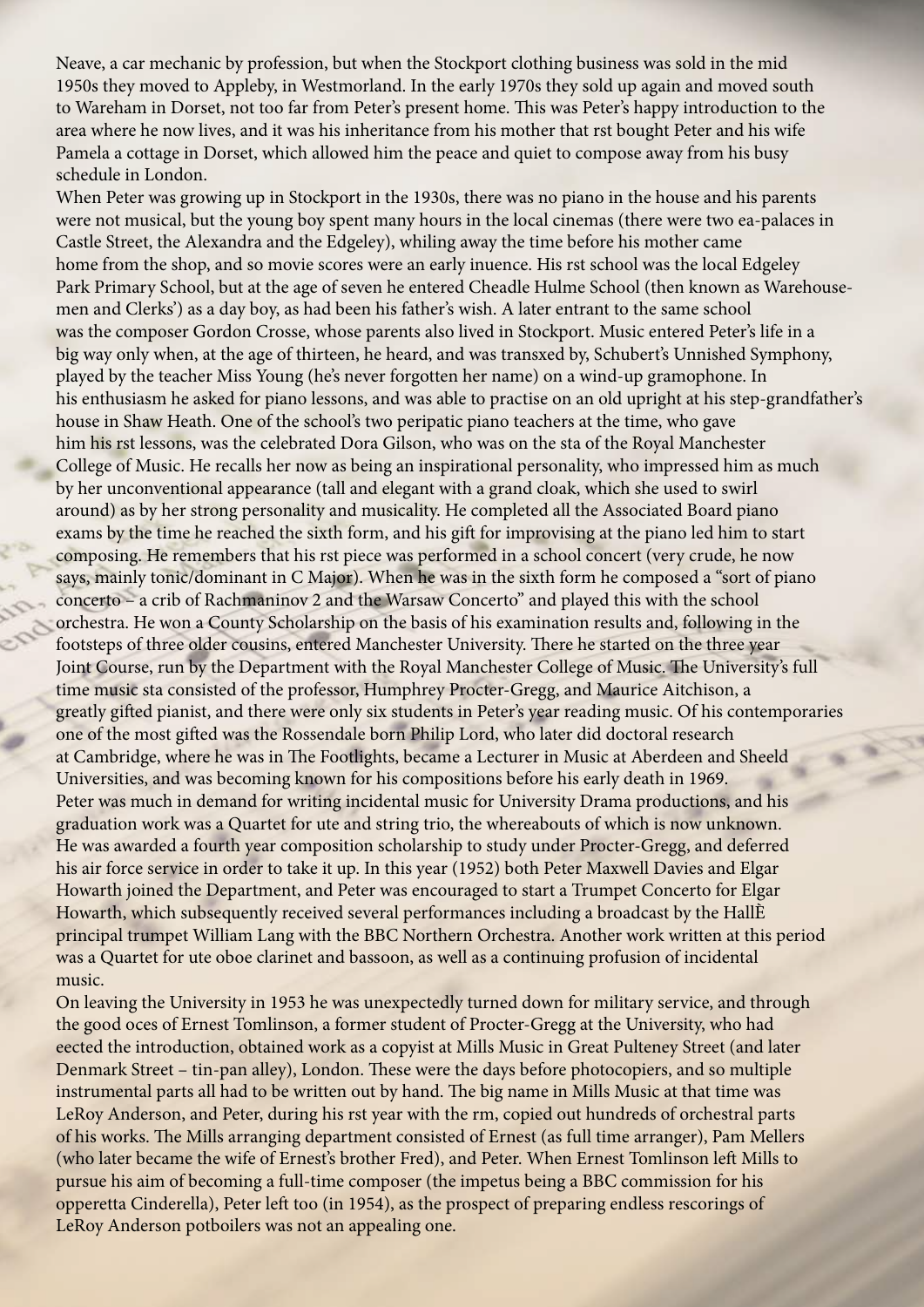Lady Luck then played a part in his career, in that the BBC wanted new arrangers for their Concert Orchestra, and set up two sessions with a section of the orchestra to test out applicants. Peter, again through the suggestion of Ernest Tomlinson, was, with others, asked to submit two arrangements for the orchestra to play through, and he submitted Flamingo and one other (Peter cannot now recall which!) to the producer Charles Beardsall. These found favour with both orchestra and producer, and resulted in the commission of a few more arrangements for the Concert Orchestra, performed under Vilem Tausky. There then ensued a more formal agreement whereby he was retained on a yearly basis to produce a certain number of arrangements for the orchestra. As ofen as not these were, in his own words, "ashy openers" for pre-recorded broadcasts, and included several which have now became well-known - Mexican Hat Dance, Marching Through Georgia, The Camptown Races, and La Cucharacha. Arrangements these may have been, but Peter give full reign to his imagination in their preparation and scoring, and they can really be regarded as original compositions even if the thematic material was not his own. The works were published by the London publisher Josef Weinberger, who specialised in light music (indeed still do – they publish Yanomamo and other highly successful musicals by the Blackburn schoolteachers Pete Rose and Anne Conlon), and through the extensive connections of Joe Cohen the works went into the repertoire of light orchestras nationwide (at a time when such orchestras still existed). Indeed it was usually Joe Cohen who suggested the material that Peter might arrange, and it was his idea that Peter should write an original work – the Momentum Suite for string orchestra, recently recorded by the Northern Sinfonia under David Lloyd-Jones.

Joe Cohen left Weinbergers to set up his own publishing company, Mozart Edition, in the late fties, and it was for them that Peter composed what is probably his best known piece – Jaunting Car, later to be joined by three other movements to form the Ring of Kerry Suite. It became extremely popular and won an Ivor Novello Award in 1968/9. This was the heyday of light music on the air and Peter's music was regularly broadcast not only by the BBC Concert Orchestra, but also by the BBC Midland Light Orchestra, the BBC West of England Light Orchestra, the BBC Welsh Orchestra, and others. In addition he was producing quantities of library music for both Weinbergers and Mozart Edition. Other original works from this period include Irish Legend (intended as a follow-up to the Ring of Kerry Suite), Four French Dances, Kaleidoscope (a mini-concerto for orchestra composed for the BBC's Festival of Light Music in 1970) and several shorter orchestral works including Petit Point and Playful Scherzo. He was asked by Weinbergers in 1968 to submit examples of title music for the BBC Television News. In fact he submitted "a whole sheaf" and fortunately one was chosen for regular use (thus following in the footsteps of another eminent Mancunian, Alan Rawsthorne, who in 1942 had composed the titles music for the BBC Radio Newsreel). It remained on air until 1980, and naturally became his most instantly recognisable music. Until the end of the sixties Peter had something broadcast on an almost daily basis, but things were to change drastically and very suddenly. Pirate radio stations such as Radio Caroline and other pop broadcasters forced a change in the BBC's attitude towards and treatment of light music, and the advent of Glock and Keller at the Tird Programme meant that the genre fell between two very tall stools and suered a catastrophic and near fatal decline. This sudden change coincided with a crisis in Peter's personal life; at the same time as his performing royalties were being decimated, his marriage was disintegrating in some acrimony, and at the age of forty he still had two young children to maintain. For two years he lived alone in ats in London, with no heart for either composition or arrangement – in his own words "doing nothing"; in any event there was nothing to do as the work had dried up. In 1971, at a friend's party, he met his second wife(to be), Pamela Zinnemann, a poet who's parents had been forced to ee Nazi Germany. Her father, Prof. Kurt Zinnemann of Leeds University had been interned on the Isle of Man with a congenial group of German and Austrian intellectuals including Hans G·l, Franz Reizenstein, members of the Amadeus Quartet and others. Peter's relationship with Pam resulted in a determination to rekindle his career, but this time perforce merely as an arranger. Fortunately the arranging work soon built up and over the following years Peter worked extensively for Dutch TV. German radio, and also for Charles (Chuck) Gerhardt, the conductor who made many productions in this country for Readers Digest, often using large orchestras at a time when record companies were making do with smaller ensembles. In 1979 the Dutch record company Phillips asked him to arrange An Album of Tosti Songs for Jose Carreras, which was recorded with the English Chamber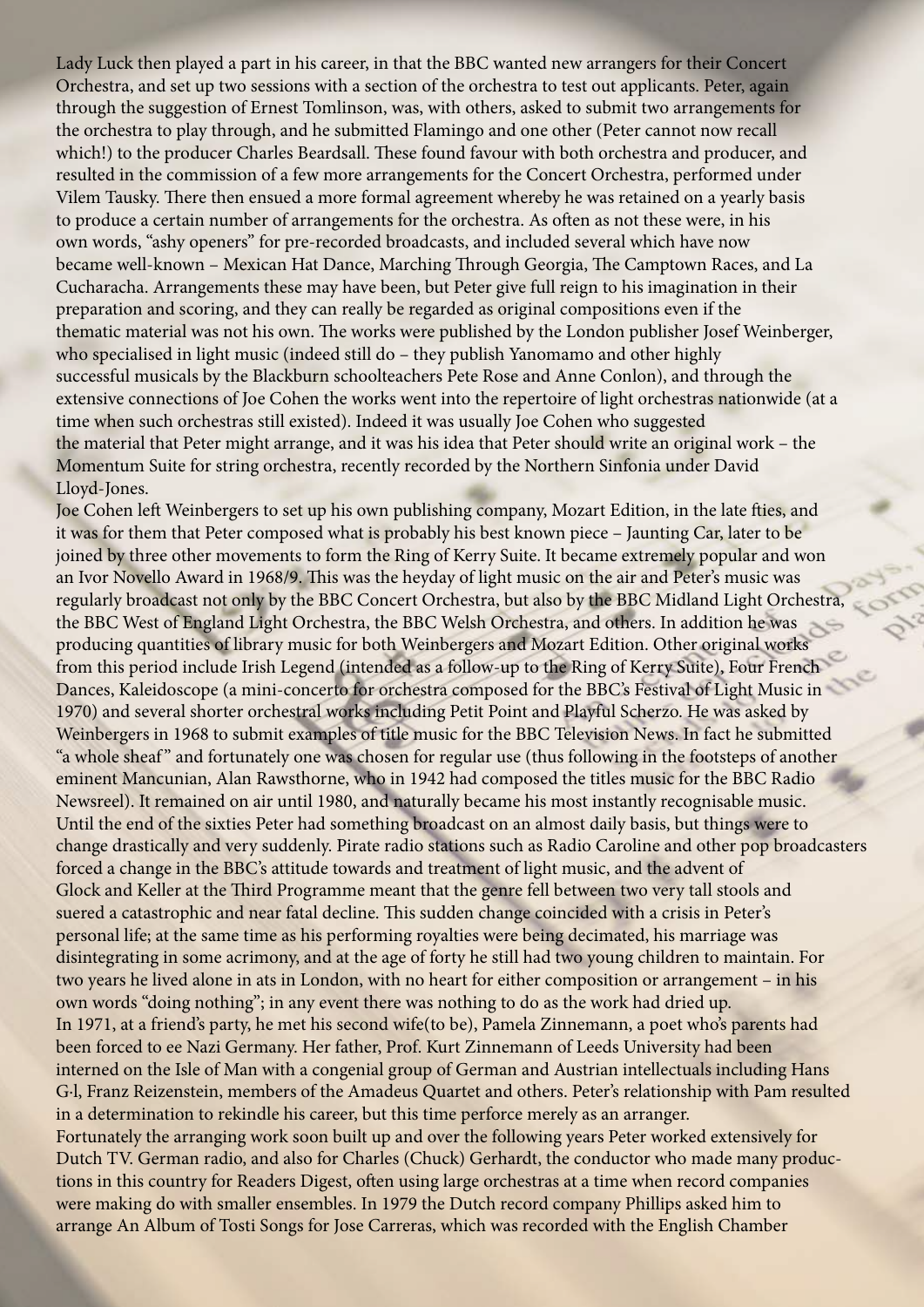Orchestra under Eduardo M¸ller. An Album of Neopolitan Songs, also with Carreras and the ECO, followed in the following year. So commercially successful were these that many albums have ensued over the last thirty years, noteworthy amongst these being Sacred Songs (for Jessye Norman and the Royal Philharmonic Orchestra under Sir Alexander Gibson), The Spirit of Christmas (Christmas carols recorded by the John Alldis Choir and the London Symphony Orchestra under Sir Colin Davis, but originally intended for the Hollywood Bowl, and indeed subsequently performed with the Boston Symphony Orchestra), collections for Dennis O'Neill and Stuart Burrows (both these being oshoots from television programmes for which Peter was the main arranger), and orchestrations for Dame Kiri te Kanawa. Although Peter has not himself composed music for feature lms, other composers have relied on his consummate facility for scoring – these orchestrations include John Williams' score for Raiders of the Lost Ark and James Horner's score for Willow.

The Carreras connection has led to regular commissions for arrangements of Spanish traditional material and popular hits to be performed and recorded by both the Orquestra Sinfonica de Tenerife and the Orquestra Sinfonica de Galicia. These arrangements included orchestral settings of a pop tunes by the Spanish group Meccano, whose star Nacho Cano has been responsible for yet more Hope arrangements (or rather compositions). On tunes provided by Nacho Cano Peter produced two large-scale scores. One for the wedding of the Crown Prince of Spain (2004) performed by the Orquesta Sinfonica de Madrid and one for the Spanish 2012 Olympic Bid recorded in this country at the Abbey Road studios in 2003. Despite his involvement with the commercial side of music, Peter Hope's real love has always been with more serious music, and he gave considerable help to his fellow composers as Chairman in 1969 and co-Chairman (with Anthony Hedges) in 1971 of the Composer's Guild of Great Britain. The impetus again came from Ernest Tomlinson, who wanted the Guild to make itself more professional and tighten up its admission procedures, and suggested a composer with commercial talents for that reason.

Since 2000, when he became seventy, Peter Hope has concentrated more on his rst love, original composition. Although the works he has produced in the last few years are more serious than his earlier light music, they are still in a readily accessible idiom, with great melodic charm, immaculate and grateful writing for the instruments, imaginative orchestration, and often complex but beguiling rhythmic tricks. Although the harmony breaks no ranks with tradition (he disparagingly refers to his works as using "the three chord trick") it is employed in a memorable and striking way. The inuence of modern popular music is to be heard in the Bramall Hall Dances, (written for performance in a medieval/Elizabethan manor house near his home town of Stockport), the inuence of blues and Latin American music in both the Concertino for bassoon harp and string orchestra and the Concerto for recorder harp and string orchestra, and the inuence of Dowland and the Elizabethan lute composers in the delicious song cycle A Herrick Garland composed for and frequently performed by the countertenor James Bowman. Since 2000 most of the early Light Music works have been recorded thanks to the work of Philip Lane and the conductor Gavin Sutherland and both the Bassoon Concertino and the Recorder Concerto have been recently issued on C.D. Most of the chamber music will shortly be released on disc to celebrate his birthday this year.

© John TurnerManchester Sounds 2006 (Journal of the Manchester Musical Heritage Trust) Peter Hope celebrated his 75th birthday on 2nd November 2005, and the event was joyously marked the following day on BBC Radio 3, with a special edition of Brian Kay's Light Programme broadcast in tribute to him, and taking the form of an extensive conversation with the composer, punctuated by performances of several of his pieces, including several pieces specially recorded for the event by the BBC Concert Orchestra under Barry Wordsworth. The same format had been used in 2004 for the eightieth birthday of Ernest Tomlinson, a composer who Peter Hope regards as his mentor, and who came from the same Mancunian stables.

The name of Peter Hope is less known to the general musical public than that of almost any of other composer of his generation, but the same certainly cannot be said of his music. His compositions and arrangements were broadcast on an almost daily basis in the 1950s and early 1960s (and his title music for the BBC Television News continued to be used until 1980). But the tight stratication of music broadcasts by the BBC left him and many other composers of light music stranded. The same thing of course happened with numerous distinguished serious composers who had elected to write in a tonal, approachable style, and it is heartening that the changing climate of the present decade has encouraged some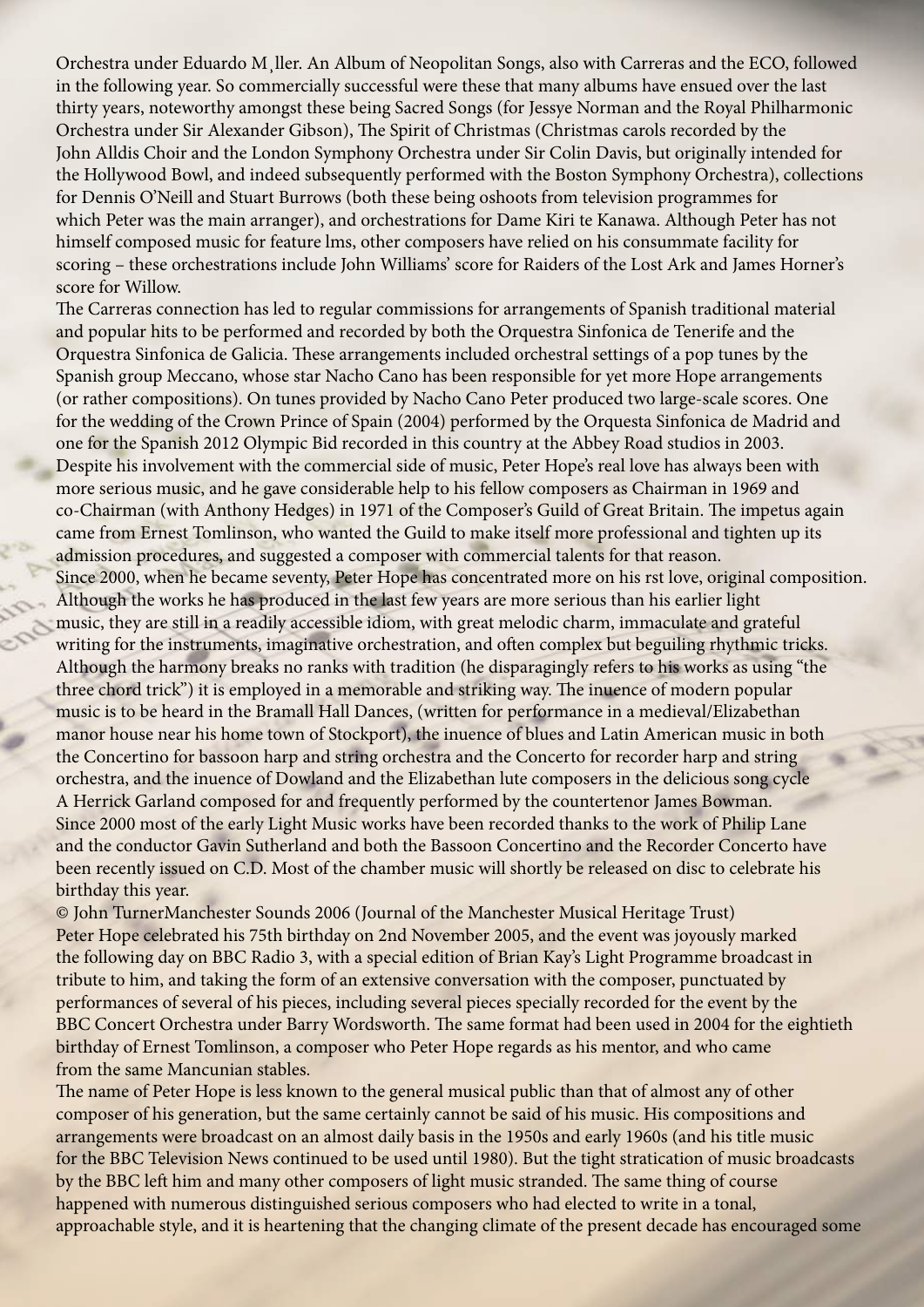who gave up composition as a result to start writing again. Peter Hope was never silent, as he forged new ways of earning a living, and his skills as an arranger were highly valued. Peter Hope was born at 15 Cashmere Road, Edgeley, Stockport in 1930. His father and aunt (father's sister) owned a ladies and children's outtters shop, trading under the name of "Clarkes", in Castle Street, the main shopping area of the district, which had been started by their mother. Castle Street was then a lively and diverse secondary shopping area of the town, hard by the station. Sadly today it is run down, with tattoo parlours, discount furniture shops and many 'to let' signs, a situation exacerbated by the pedestrianisation of the road and the proximity of a booming Morrisons supermaket. The family shop itself was demolished to make way for the roundabout by the Armoury.

Peter's father died when he was still young, in 1935, and his mother had of necessity to take over his place in the shop, which she continued to run in partnership with her sister-in-law. Peter's mother was born in Toronto, Canada, and had come to England when she was sixteen to live with her mother and stepfather in Shaw Heath, Stockport. Afer her husband's early death she eventually took up with David Neave, a car mechanic by profession, but when the Stockport clothing business was sold in the mid 1950s they moved to Appleby, in Westmorland. In the early 1970s they sold up again and moved south to Wareham in Dorset, not too far from Peter's present home. This was Peter's happy introduction to the area where he now lives, and it was his inheritance from his mother that rst bought Peter and his wife Pamela a cottage in Dorset, which allowed him the peace and quiet to compose away from his busy schedule in London.

When Peter was growing up in Stockport in the 1930s, there was no piano in the house and his parents were not musical, but the young boy spent many hours in the local cinemas (there were two ea-palaces in Castle Street, the Alexandra and the Edgeley), whiling away the time before his mother came home from the shop, and so movie scores were an early inuence. His rst school was the local Edgeley Park Primary School, but at the age of seven he entered Cheadle Hulme School (then known as Warehousemen and Clerks') as a day boy, as had been his father's wish. A later entrant to the same school was the composer Gordon Crosse, whose parents also lived in Stockport. Music entered Peter's life in a big way only when, at the age of thirteen, he heard, and was transxed by, Schubert's Unnished Symphony, played by the teacher Miss Young (he's never forgotten her name) on a wind-up gramophone. In his enthusiasm he asked for piano lessons, and was able to practise on an old upright at his step-grandfather's house in Shaw Heath. One of the school's two peripatic piano teachers at the time, who gave him his rst lessons, was the celebrated Dora Gilson, who was on the sta of the Royal Manchester College of Music. He recalls her now as being an inspirational personality, who impressed him as much by her unconventional appearance (tall and elegant with a grand cloak, which she used to swirl around) as by her strong personality and musicality. He completed all the Associated Board piano exams by the time he reached the sixth form, and his gif for improvising at the piano led him to start composing. He remembers that his rst piece was performed in a school concert (very crude, he now says, mainly tonic/dominant in C Major). When he was in the sixth form he composed a "sort of piano concerto – a crib of Rachmaninov 2 and the Warsaw Concerto" and played this with the school orchestra. He won a County Scholarship on the basis of his examination results and, following in the footsteps of three older cousins, entered Manchester University. There he started on the three year Joint Course, run by the Department with the Royal Manchester College of Music. The University's full time music sta consisted of the professor, Humphrey Procter-Gregg, and Maurice Aitchison, a greatly gifed pianist, and there were only six students in Peter's year reading music. Of his contemporaries one of the most gifed was the Rossendale born Philip Lord, who later did doctoral research at Cambridge, where he was in The Footlights, became a Lecturer in Music at Aberdeen and Sheeld Universities, and was becoming known for his compositions before his early death in 1969. Peter was much in demand for writing incidental music for University Drama productions, and his graduation work was a Quartet for ute and string trio, the whereabouts of which is now unknown. He was awarded a fourth year composition scholarship to study under Procter-Gregg, and deferred his air force service in order to take it up. In this year (1952) both Peter Maxwell Davies and Elgar Howarth joined the Department, and Peter was encouraged to start a Trumpet Concerto for Elgar Howarth, which subsequently received several performances including a broadcast by the HallÈ principal trumpet William Lang with the BBC Northern Orchestra. Another work written at this period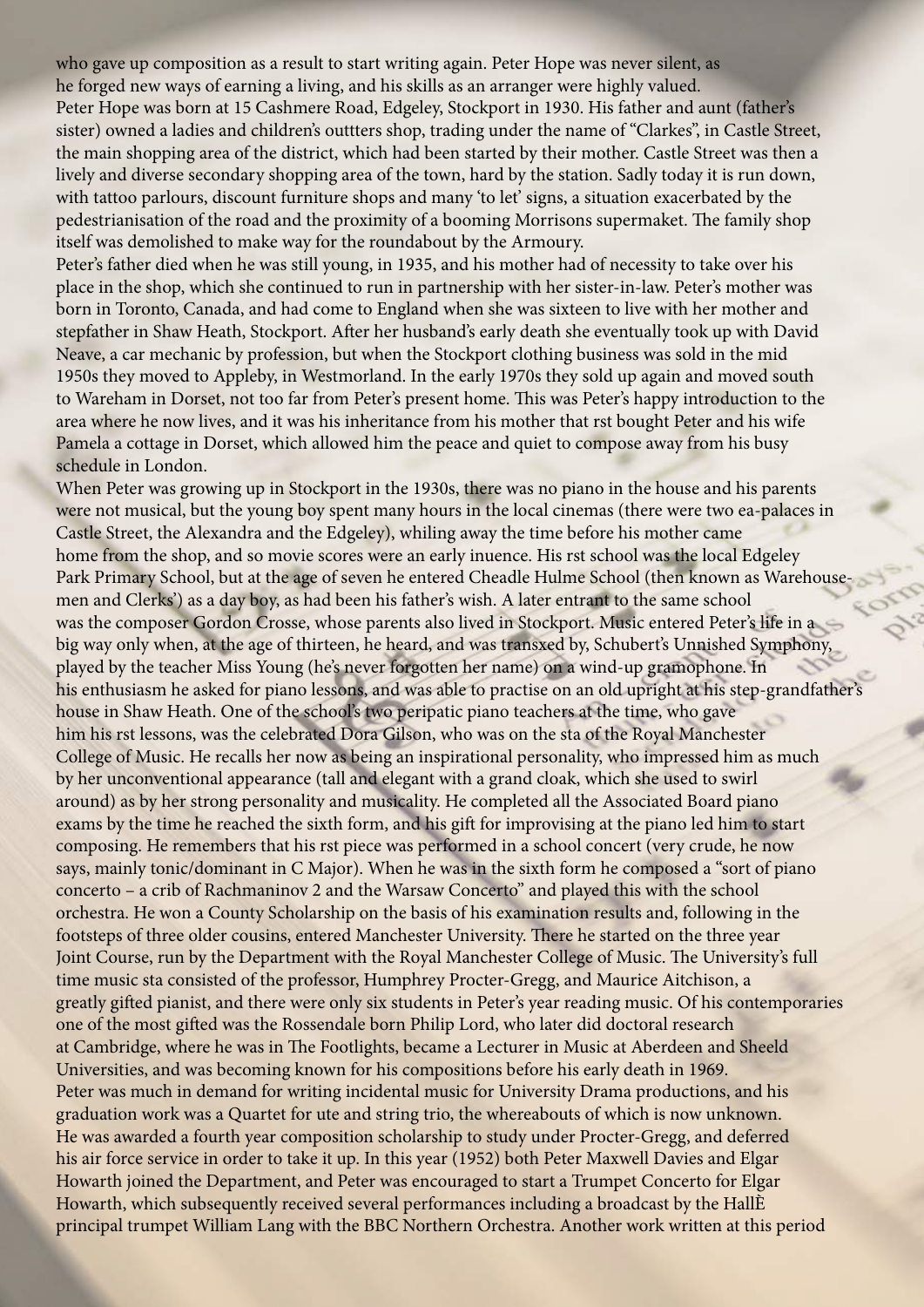was a Quartet for ute oboe clarinet and bassoon, as well as a continuing profusion of incidental music.

On leaving the University in 1953 he was unexpectedly turned down for military service, and through the good oces of Ernest Tomlinson, a former student of Procter-Gregg at the University, who had eected the introduction, obtained work as a copyist at Mills Music in Great Pulteney Street (and later Denmark Street – tin-pan alley), London. These were the days before photocopiers, and so multiple instrumental parts all had to be written out by hand. The big name in Mills Music at that time was LeRoy Anderson, and Peter, during his rst year with the rm, copied out hundreds of orchestral parts of his works. The Mills arranging department consisted of Ernest (as full time arranger), Pam Mellers (who later became the wife of Ernest's brother Fred), and Peter. When Ernest Tomlinson left Mills to pursue his aim of becoming a full-time composer (the impetus being a BBC commission for his opperetta Cinderella), Peter left too (in 1954), as the prospect of preparing endless rescorings of LeRoy Anderson potboilers was not an appealing one.

Lady Luck then played a part in his career, in that the BBC wanted new arrangers for their Concert Orchestra, and set up two sessions with a section of the orchestra to test out applicants. Peter, again through the suggestion of Ernest Tomlinson, was, with others, asked to submit two arrangements for the orchestra to play through, and he submitted Flamingo and one other (Peter cannot now recall which!) to the producer Charles Beardsall. These found favour with both orchestra and producer, and resulted in the commission of a few more arrangements for the Concert Orchestra, performed under Vilem Tausky. There then ensued a more formal agreement whereby he was retained on a yearly basis to produce a certain number of arrangements for the orchestra. As ofen as not these were, in his own words, "ashy openers" for pre-recorded broadcasts, and included several which have now became well-known – Mexican Hat Dance, Marching Through Georgia, The Camptown Races, and La Cucharacha. Arrangements these may have been, but Peter give full reign to his imagination in their preparation and scoring, and they can really be regarded as original compositions even if the thematic material was not his own. The works were published by the London publisher Josef Weinberger, who specialised in light music (indeed still do – they publish Yanomamo and other highly successful musicals by the Blackburn schoolteachers Pete Rose and Anne Conlon), and through the extensive connections of Joe Cohen the works went into the repertoire of light orchestras nationwide (at a time when such orchestras still existed). Indeed it was usually Joe Cohen who suggested the material that Peter might arrange, and it was his idea that Peter should write an original work – the Momentum Suite for string orchestra, recently recorded by the Northern Sinfonia under David Lloyd-Jones.

Joe Cohen left Weinbergers to set up his own publishing company, Mozart Edition, in the late fties, and it was for them that Peter composed what is probably his best known piece – Jaunting Car, later to be joined by three other movements to form the Ring of Kerry Suite. It became extremely popular and won an Ivor Novello Award in 1968/9. This was the heyday of light music on the air and Peter's music was regularly broadcast not only by the BBC Concert Orchestra, but also by the BBC Midland Light Orchestra, the BBC West of England Light Orchestra, the BBC Welsh Orchestra, and others. In addition he was producing quantities of library music for both Weinbergers and Mozart Edition. Other original works from this period include Irish Legend (intended as a follow-up to the Ring of Kerry Suite), Four French Dances, Kaleidoscope (a mini-concerto for orchestra composed for the BBC's Festival of Light Music in 1970) and several shorter orchestral works including Petit Point and Playful Scherzo. He was asked by Weinbergers in 1968 to submit examples of title music for the BBC Television News. In fact he submitted "a whole sheaf" and fortunately one was chosen for regular use (thus following in the footsteps of another eminent Mancunian, Alan Rawsthorne, who in 1942 had composed the titles music for the BBC Radio Newsreel). It remained on air until 1980, and naturally became his most instantly recognisable music. Until the end of the sixties Peter had something broadcast on an almost daily basis, but things were to change drastically and very suddenly. Pirate radio stations such as Radio Caroline and other pop broadcasters forced a change in the BBC's attitude towards and treatment of light music, and the advent of Glock and Keller at the Tird Programme meant that the genre fell between two very tall stools and suered a catastrophic and near fatal decline. This sudden change coincided with a crisis in Peter's personal life; at the same time as his performing royalties were being decimated, his marriage was